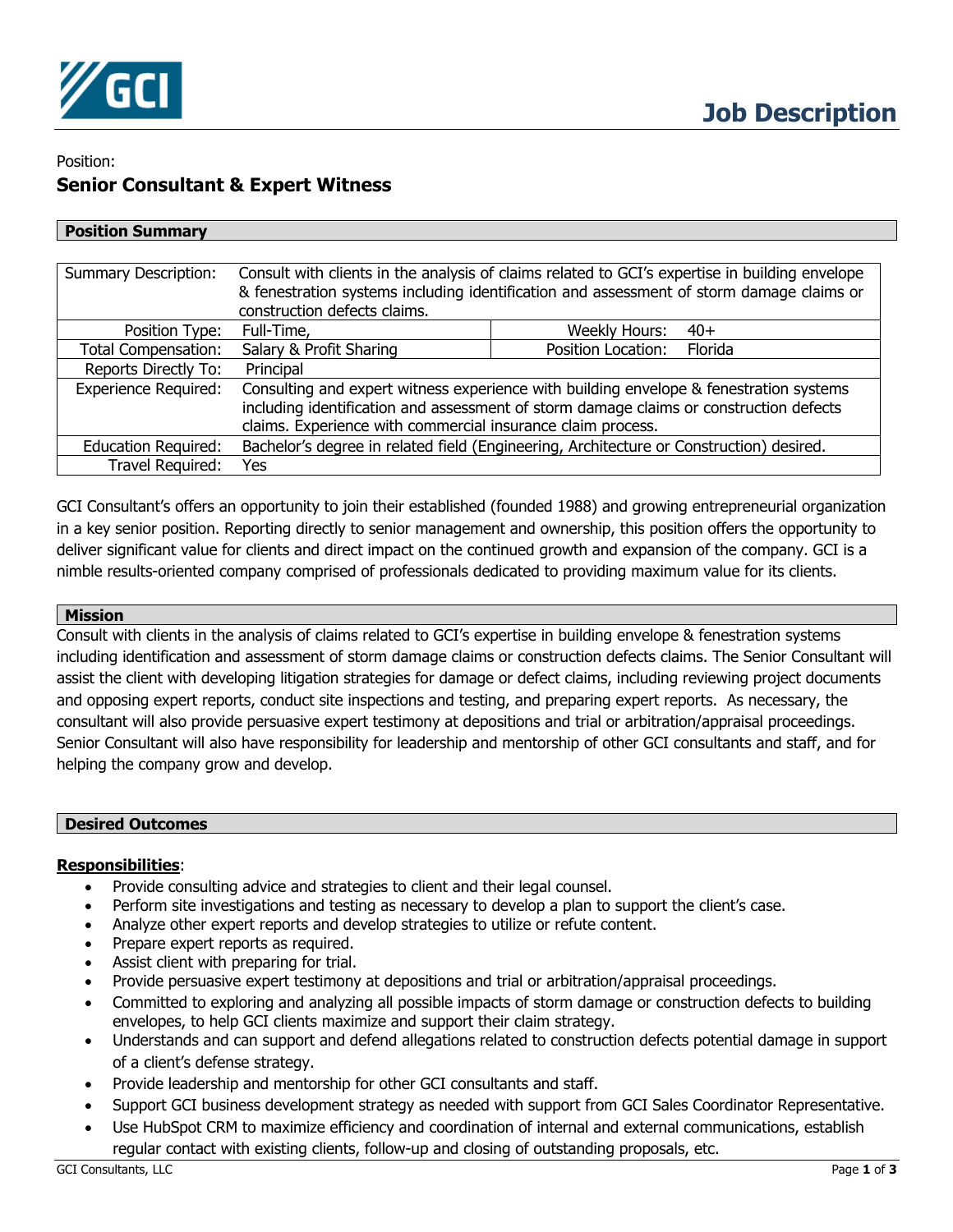

- Coordinate with Management for any other business development activities as needed.
- Other responsibilities and projects that may be assigned by Leadership.

## **Desired Qualifications, Skills & Competencies**

## **Experience & Skills Requirements**:

- 10-15+ years of extensive practical experience with building envelope & fenestration systems including identification and assessment of damages and defects.
- Specific experience with building envelope windstorm related damage and insurance claims required.
- Specific experience serving as an expert as to exterior building envelope components, systems, and installation. Must provide testimony experience list.
- Experience providing expert witness services for construction defect and hurricane insurance claims, including depositions, arbitration, trial and insurance appraisal hearings.
- Experience identifying and assessing storm damage to windows and doors.
- Confidence and experience defending positions, findings and opinions including under cross examination.
- Good computer skills and open to using GCl's technology-driven support platform.
- Superior communication skills (written and oral) and the instinct to know how to communicate on the client's level, to know when to speak and when not to, and to be an active listener.
- Tactfulness when dealing with difficult situations.
- Excellent written communication skills, including the ability to write and produce professional and persuasive expert reports.
- Must be proficient with technology. Experience with HubSpot or similar CRM software is a plus.
- Ability to communicate benefits and strategizing alternatives.

## **Personal Traits Requirements**:

- Integrity a personal commitment to truth and honesty.
- Strong leadership, organizational, and time management skills.
- Quality driven.
- Aptitude for learning technical and mechanical concepts.
- Self-directed, resourceful, and self-motivated.
- Self-discipline to follow through and meet deadlines.
- Ability to work both independently and in a team environment.
- Flexibility and ability to deal with uncertainty.
- Focused on bottom-line results.
- Strong "people" skills.
- Creativity in problem solving and dealing with adversity.

### **Other Requirements**:

- Work Attire: Professional demeanor and appearance (appropriate professional grooming, hygiene, and business casual attire).
- Ability to work a full-time schedule including occasional weekends as may be necessary.
- Must be willing and able to travel (including over-night travel).
- Must have a valid driver's license and reliable individual transportation.
- Must be willing to complete Kolbe and Clifton Strengths assessments.
- Must be willing to submit to a criminal background, credit check, and drug test.